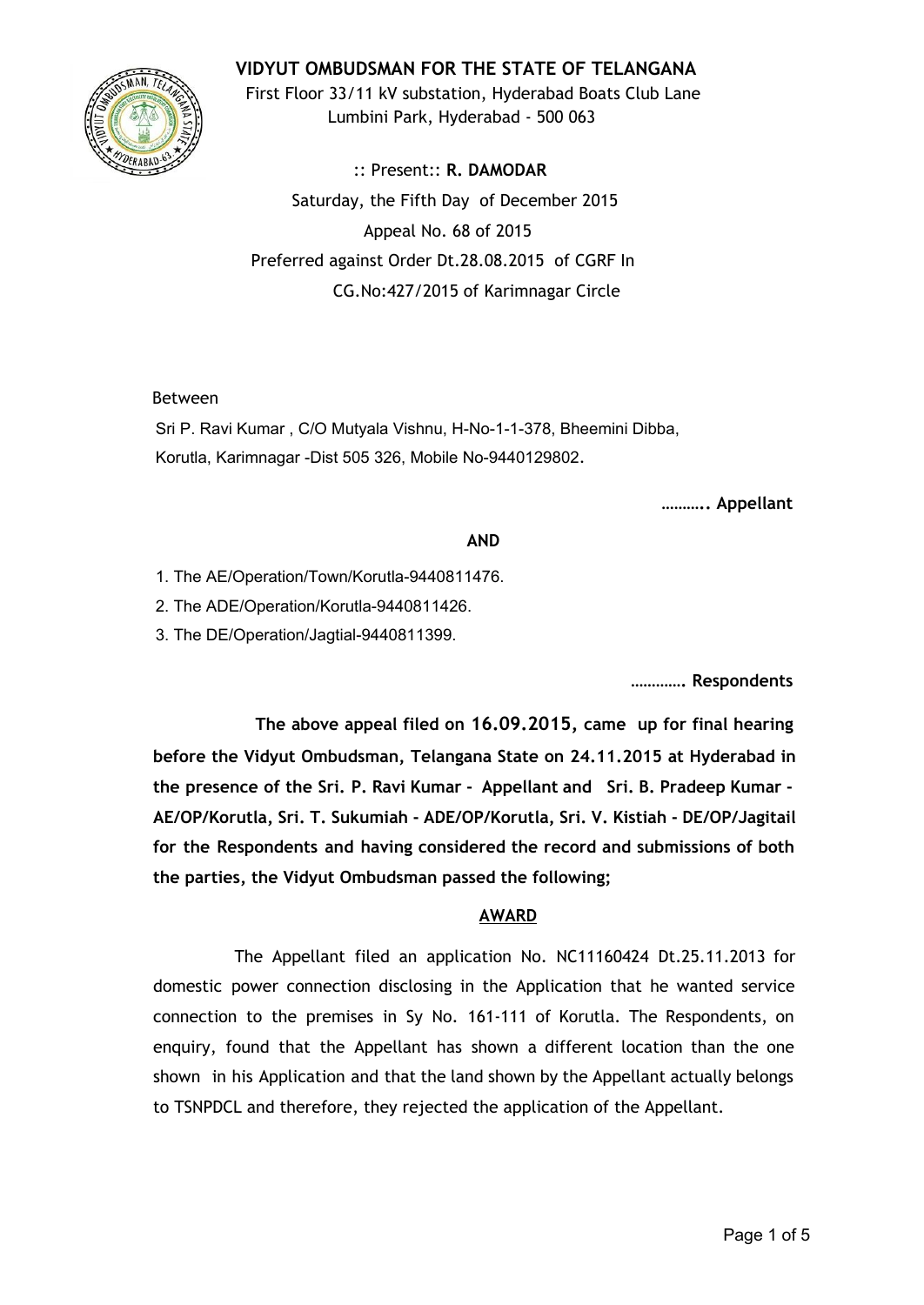2. The Respondents got the land in question surveyed by the Deputy Inspector of Survey, Jagtial on 19.2.2015, who demarcated the boundaries, conducted a panchanama and indicated that the land shown by the Appellant actually is in Sy No.112 of Korutla, which is being claimed by the Respondents as that of TSNPDCL.

3. The Appellant filed OS. No. 60/2015 for perpetual injunction relating to the land in question against TSNPDCL and others and obtained a status quo order.

4. CGRF, after considering the material on record and hearing, found that when there is a suit pending disposal regarding the premises in which the service connection is sought, the request of the Appellant relating to sanction of service connection for domestic purpose cannot be decided and rejected the relief through the impugned orders.

5. The Appellant, aggrieved and not satisfied with the impugned orders, preferred the present Appeal claiming that when he applied to the 1st Respondent for sanction of service connection for domestic purpose, the Respondents falsely termed his documents as fake and on the basis of these documents, he sought a new service connection.

6. The 1st Respondent filed a reply stating that during the field enquiry, the Respondents discovered that the Appellant had shown a different location than the one shown in his Application and this site shown by the Appellant is the property of TSNPDCL. He claimed further that on their request, the Deputy Inspector of Survey, Jagtial conducted survey on 19.2.2015, demarcated boundaries and found that the location of the land shown by the Appellant is in Sy No. 112 of Korutla which is now being claimed as the property of NPDCL and drafted a Panchanama. The 1st Respondent further disclosed about the suit pending between the Appellant and Respondents regarding the land in question in which the Appellant sought Service Connection, which is pending on the file of the court of the Senior Civil Judge, Korutla.

7. The Appellant submitted remarks to the reply of the Respondent No.1 stating that the land of the TSNPDCL is in Survey Nos. 160 and 112 of Korutla and his property is in Survey Nos. 160 and 112. He denied the allegation that he had shown a different property to the Respondents than the one shown in his Application, which actually belongs to NPDCL. He claimed that the Respondents have intentionally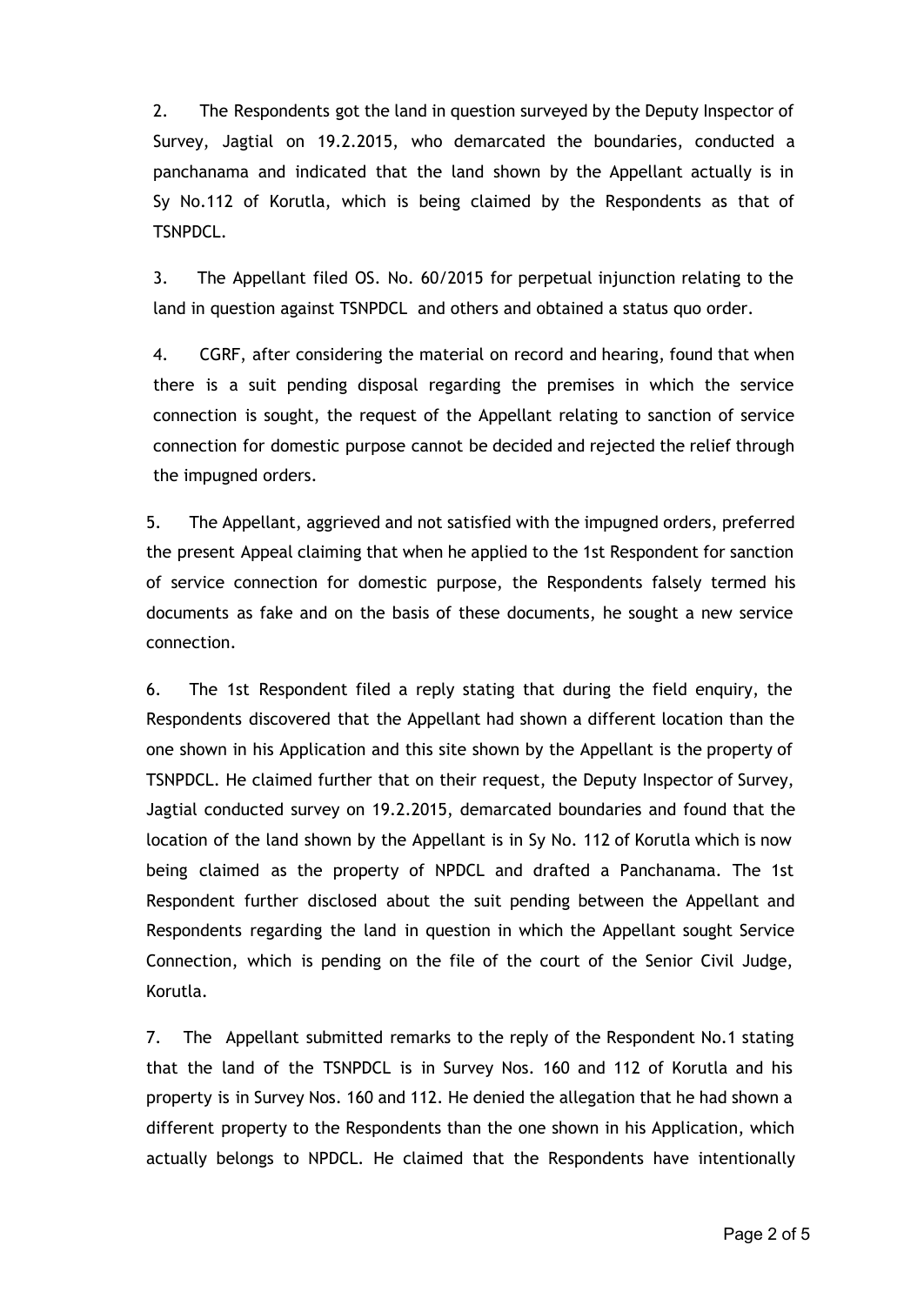denied his request and rejected his Application.

8. The Appellant further stated that there is a Road in between the property of the DISCOM, which is in Survey Nos. 160 and 112 on one hand and Survey Nos. 161 and 112 on the other hand and questioned how the property on the other side of the road belongs to NPDCL. He admitted having filed OS No. 60 of 2015 on the file of the court of the Senior Civil Judge , Jagtial against NPDCL from grabbing his land.

9. Efforts at mediation could not succeed, because of the inflexible stands taken by both the parties and therefore, the matter is being disposed of on merits.

# **Heard both sides.**

10. The points for determination are:

- 1. Whether the Appellant is entitled to a domestic service connection in the plot of land shown by him?
- 2. Whether the Respondents are justified in rejecting the Application of the Appellant for a new domestic connection?
- 3. Whether the impugned orders are liable to be set aside?

### **ISSUES 1 TO 3**

11. The Appellant claimed to have purchased 105.55 S.Yds in VLT No. 1-1-1029/1, Korutla, Karimnagar under a registered sale deed dt. 4.7.2005 along with one Naga Bhushanam. A perusal of this document shows that the vendor of the property one Sundaragiri Dharmaiah had not disclosed how he acquired the property in question. However, a house site patta/dt.16.4.1994 issued by the MRO, Korutla discloses that a Plot No. 36 located in Sy.No 161-111 in an extent of 110 Sq.Yrds was alloted to Sundaragiri Dharmaiah. The Appellant also submitted a copy of the municipal permission dt 9.8.2011 for construction of a Residential house in his name and in the name of another. This Permission from the municipality does not give the details of the plot. He filed a certificate issued by Korutla Municipal Council stating that door No. 1-1-1029/1 stood in the name of Sundaragiri Dharmaiah.

12. How a house plot of 110 Sq.Yrds patta issued by MRO, Korutla in the name of Sundaragiri Dharmaiah became 105.55 Sq Yrds under a regular sale deed dt. 4.7.2005 sold by Sundaragiri Dharmah to the Appellant and another without mentioning his source of title in the deed, is not at all explained by the Appellant, which raises a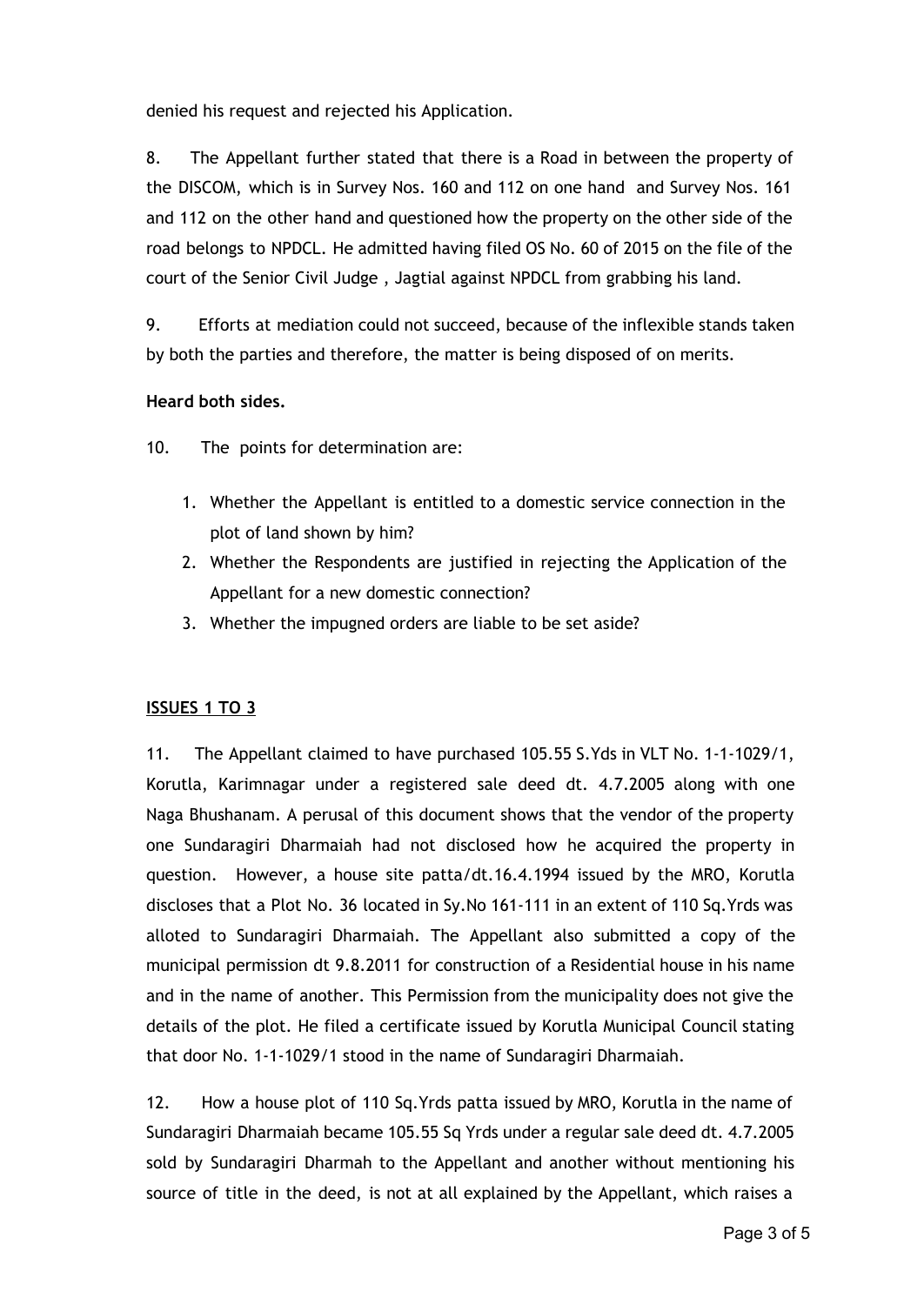suspicion in the manner the matter is being pursued.

13. The Respondents got the plot surveyed by the Deputy Inspector of Survey, Jagtial who gave notice to the Appellant and another about his intention to conduct survey on 19.2.2015 at 10.30 AM which the Appellant denied. The survey clearly discloses, as per the panchanama, that the survey of Sy.Nos 112,160 and 109 of Korutla was carried out, the boundaries were fixed and a panchnama was prepared.

14. Across the bench, the Appellant was pointed out the survey conducted by the Deputy Inspector of Survey. He claimed that he was not given any notice and this survey was carried out behind his back. He was advised that he was also free to get a fresh survey done, where he claims ownership in 110 sq yards in Survey Nos. 161 and 111 in which Sundaragiri Dharmaiah was allegedly issued a house site patta by MRO, Korutla and whereas, the Respondents claimed title and possession of TSNPDCL over Survey No.s 109,112 and 160 of Korutla. The Appellant was not ready for this suggestion.

15. How 110 sq yards of house plot No 36 in SY.No 161-111 of Korutla became 105.55 Sq yards in VLT .No 1-1-1029/1, Korutla, as shown in the sale deed dt. 4.7.2005, which does not disclose the source of title of the vendor, is not explained by the Appellant. Similarly the same extent of 105.55 sq yards is the subject matter of OS No. 60/2015 on the file of the court of the Senior Civil Judge, Jagtial between the Appellant and the Deputy Engineer, NPDCL Korutla as the 3rd Defendant became 110 sq yards and in the suit filed by the vendor of the Appellant Sri. Sundaragiri Dharmaiah OSNo. 76/1998 the extent of land became 110 Sq Yards, is not at all explained by the Appellant, leading to a conclusion that the case of the Appellant has become unreliable.

16. In View of the fact that the Appellant and another filed OS.No. 60/2015 against the Respondent No.3 Deputy Engineer, NPDCL and 2 others for perpetual injunction in respect of the same schedule house plot, and the order of 'STATUS QUO' in the said suit and further the Appellant was directed by the Court not to make any structure and change the nature of property, there cannot be any step by both the parties which may likely be viewed as interfering with the status quo order.

17. In view of the facts discussed supra and also the fact that the Respondents are facing 'STATUS QUO' order regarding their own land as claimed by them, they cannot take any steps during pendency of the suit for perpetual injunction against them and therefore, the CGRF, after considering the facts and material on record,